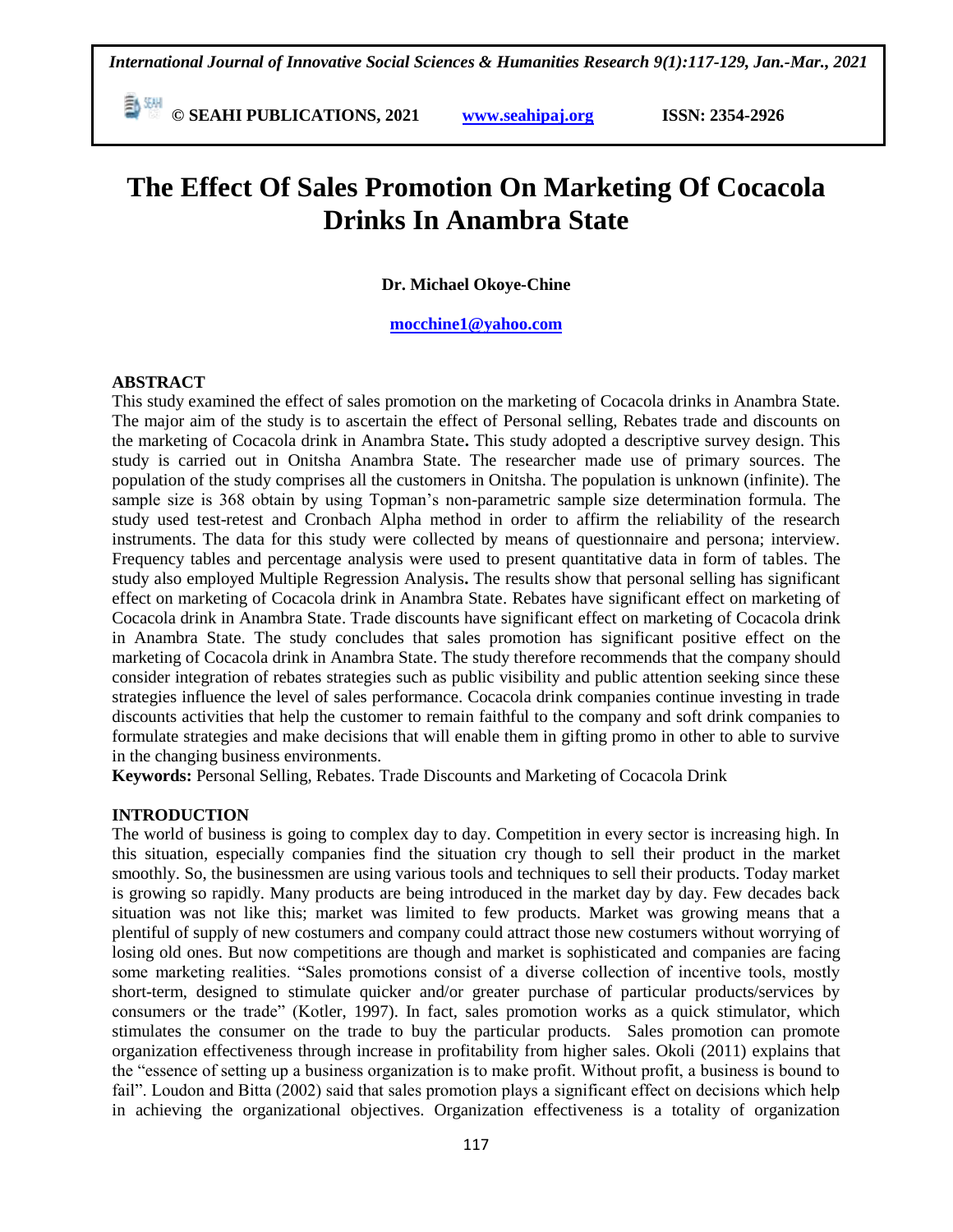goodness, a sum of such elements as production, cost performance, turnover, quality of output, profitability, efficiency and the like (Katz and Kahn, 1966). It is the ability of an organization to achieve its objectives and meet the needs of its various stakeholders (Khandwalla, 1995).

In real sales promotion have a method of making communication other than rebates and personnel selling. Although in marketing communication mix, the entire element like rebates, personal selling, publicity and sales promotion come together. Sales promotion has effects on various aspects of consumer"s purchase decisions such as brand choice, purchase time, quantity, and brand switching (Nijs, et al., 2001). Bamiduro (2001) established the positive relationship between sales promotion and consumption rate of soft drink products as well as the sales volume of the beverage industry in Nigeria. Oyedapo, et al. (2012) found that organization promotion strategies enhance consumer buying pattern. Syeda, et al. (2012) explore the short term and long term impact of sales promotion in Nigeria companies from two diverse industries, i.e. Nigeria bottling company by regressing mean of brand loyalty on mean perception about promotion obtained through financial analysis and consumer survey respectively. Aham (2008) is of the opinion that sales promotion emerged as a reaction by manufacturers marketers, and marketing strategies alike to find a short term solution to the problems of excess stock of goods which are available in variables manufacturer"s warehouses but are not demanded by consumers and organization. Pauwels, et al. (2002) are of the opinion that when a consumer is exposed to a sales promotion offer majority of the time, the consumer has already purchased and practiced a particular brand so the impact of learning form the that purchase is minimal and is easily balanced by a simultaneous and similar competitive offering. However, sales promotion activities are entirely different from place to place. Sales promotion concept is new in Nepal. By keeping the view of this reality, this paper tries to examine the impact of sales promotion activities on sales of soft drinks in Nigeria Bottling Company.

Sales promotion has effects on various aspects of consumer"s purchase decisions such as brand choice, purchase time, quantity and brand switching (Nijs, Dekimpe, Steenkamps and Hanssens, 2001). However, whether the effect of consumer loyalty and purchasing behavior could be moderated by sales promotions has not yet been examined extensively. Regardless of a widespread interest in the relationship between sales promotion and purchasing behavior, most studies of this kind focus on the effect of sales promotions on choice at the time they are offered (DelVecchio, Henard, Freling, 2006). Sales promotions could be in form of monetary and non-monetary ones. These types provide both utilitarian and hedonic benefits to the consumers. Utilitarian benefits refer to such benefits such as quality, convenience in shopping, saving in time efforts and cost (Luk and Yip, 2008). Hedonic benefits on the other hand refer to value expression, exploration, entertainment, intrinsic stimulation and self esteem (Chandon, Wansink and Laurent. 2000). According to Luk and Yip (2008) monetary promotions are incentive-based and transactional in nature and provide immediate rewards and utilitarian benefits to the customers. However, non-monetary promotions provide hedonic benefits but weaker utilitarian benefits (Kwok and Uncles, 2005). Monetary promotion have been reported to be preferred over non-monetary promotion across all consumer goods in terms of their ability to elicit purchase intentions (Luk and Yip, 2008; Kwok and Uncles, 2005). Several other studies had reported different impact of sales promotion on consumer behavior. For example, Blatterger and Wisniewski (2019) reported that consumer gain more from price cut when buying an established up-market brand than a mass market brand.

Based on the above, this study intends to investigate the effect of sales promotion on soft drink industry in Nigeria with particular reference to Nigeria Bottling Company Onitsha. Nigeria Bottling Company Plc produces soft drink especially Coca Cola under franchise granted to it by the Coca Cola Company in the USA. The official products of the company include Coca Cola, Fanta Orange, Club Soda, Krest Bitter Lemon, Sprite, and Fanta Lemon. These products have maintained leadership position in the soft drink market in the country both in the past and presently. Therefore it is the position of this research work to investigate the effect of sales promotion in the marketing of these products in Anambra State, Nigeria.

#### **Statement of Problem**

Now-a-days people are conscious to look for the best products and that"s why their fluctuating mind may switch on to new brands with a simple stimulus. In this case an extra incentive can be added to a product by different promotional activities. Again it is remarkable that a product lack of any significant advantage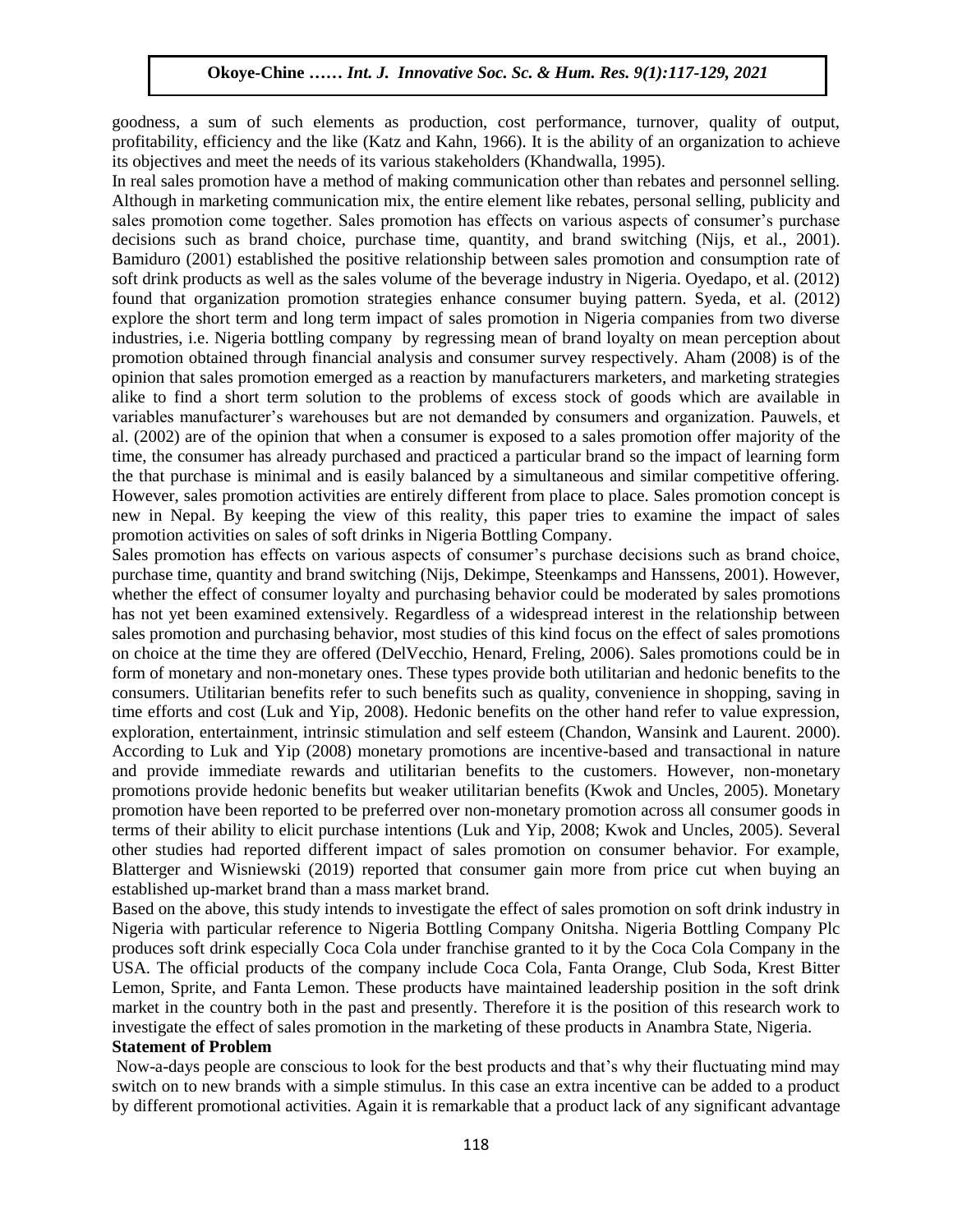can make it difficult to create an rebates campaign which can be used to make people to try the product. The advent of Industrial Revolution has led to the introduction of modern machines in the production sector to boost the production of goods and services. This revolution brought about large amount of goods and services available for sales. In this regard, consumers are exposed to varieties of products and are required to select which of the products, from which company will give them optimum satisfaction they desire (Blattberg, Briesch and Fox, 2015). However, the reduction in sales, promotion and public relation activities caused by the recent economic depression affected the efforts of the company in the area of reaching out to its numerous customers and competing favourably in the market resulting in brand switching and low patronage.

In the light of the foregoing, for a company to surpass her competitors in a highly competitive market, it has to improve and prove some certain level of marketing competences to gain the attention and interest of the consumers. (Kotler and Armstrong, 2006). Consequently, effective promotion usually yields positive results: that impact on profit ratio; hence the product that gets to the final consumer must satisfy his or her want (Kotler and Armstrong, 2006). Nigerian Bottling Company Plc has been using a lot and different promotional strategies to increase sales in recent times. Amongst these are Under the Crown, Premium, Scratch and Win, Free Gift. Also some incentives range from Cash, T-Shirts, Face-Caps, Bags, Openers, Biros, Free drinks, Television, Radio etc to attract more sales (NBC Plc 2012). Despites all these efforts placed by Nigerian Bottling Company Plc on its promotional activities which costs the organization millions of naira in recent time, the organization still experiences low profit. For example, profit margin dropped from N87,698,438 in 2005 to N77,609,237 in 2016, it further dropped from N77,609,237 in 2016 to N68,529,128 in 2017 and it dropped from N68,529,128 in 2017 to N59,674,516 in 2018. The situation was more alarming in 2019, where the dwindling profit margin moves from N59, 674,516 in 2018 to N47, 553,874 in 2019. Based on the facts and figures presented above, it becomes worrisome why in spite of all the promotional activities of Nigerian Bottling Company Plc, the prospects of profit keeps dropping abysmally (NBC Plc 2020). It is against this backdrop that the researcher is conducting a research to determine the effect of sales promotion on the on marketing of Cocacola drink in Anambra State in focus.

## **Objectives of the Study**

The general objective of this study is to investigate the effect of sales promotion on the marketing of cocacola drink in Anambra State. The specific objectives are to:

- 1. Determine the effect of personal selling on marketing of Cocacola drink in Anambra State.
- 2. Ascertain effect of rebates on marketing of Cocacola drink in in Anambra State.
- 3. Examine the effect of trade discounts on marketing of Cocacola drink in Anambra State.

#### **Research Questions**

The following research questions were formulated to guide the direction of this research work:

- 1. To what extent does personal selling affect marketing of Cocacola drink in Anambra State?
- 2. To what degree does rebates on marketing affect Cocacola drink in Anambra State?
- 3. To what extent do discounts trade affect on marketing of Cocacola drink in Anambra State?

# **Hypotheses**

H1: Personal selling has no significant effect on marketing of Cocacola drink in Anambra State.

H2: Rebates has significant effect on marketing of Cocacola drink in Anambra State.

H3: Discounts trade has significant effect on marketing of Cocacola drink in Anambra State.

#### **LITERATURE REVIEW**

## **Conceptual Framework**

#### **Promotion**

The concept of promotion is regarded as having the same meaning in most of the literature on the subject; Shimp (2013) makes a distinction between these concepts. He describes promotion as the aspect of general marketing that promotion management explicitly deals with. Promotion, on the other hand, is a "more encompassing term" that includes communications via any or all of the marketing mix elements. Promotion represents the collection of all elements in an organization"s marketing mix that facilitate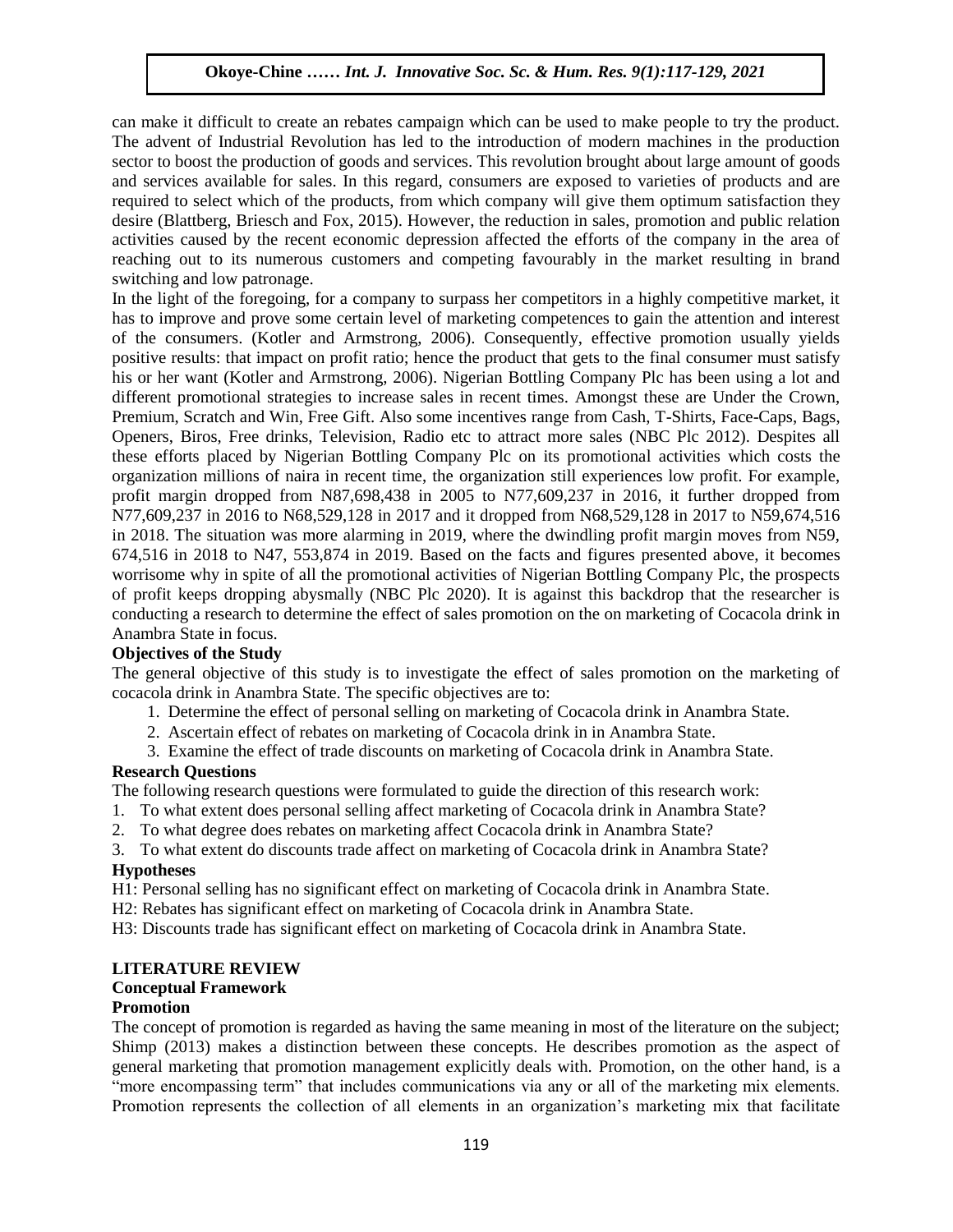exchanges by establishing shared meaning with the organization"s customers or clients (Makale, 2014). Promotion in marketing is aimed at creating an awareness of the organization and its products and/or services in order to increase sales and make a profit. The sender (organization) conveys messages about the organization"s products and/or services to the receiver (customer) in order to persuade the customer to buy the organization"s products or to make use of its services. In order to create a lasting relationship, messages focus on the brand, customers" needs and the organization"s commitment to society. A brand is the sum of all emotions, thoughts and recognitions that people in the target audience have about an organization (McNamara, 2011).

#### **Sales Promotion**

The power of sales promotion at influencing sales and customer's patronage has been acknowledged in the literature of marketing and sales management. Hardie (1991) explains that sales promotion gives a short-term inducement of value offered to arouse interest in buying a good or service. It is offered to intermediaries as well as consumers inform of coupons, rebates samples and sweepstakes". Foskett (1999) argues that sales promotions cannot be the sole basis for campaign because gains are often temporary and sales drop off when the deal ends so that advertisement is often used to convert the customer who tried the product because of sales promotion into a long-term buyer. Kotler (1994) noted that if sales promotion is conducted continuously, they lose their effect. Customers begin to delay until a coupon is offered or they question the product"s value. When organizing sales promotion firms" can direct sales promotion to ultimate consumers, that is, Consumer-oriented sales promotion to support a company"s rebates and personal selling. On the other hand firms" can also direct their sales promotion to traders like the wholesalers, retailers or distributors. This can be done by giving the traders allowances and discounts. They can also carry out cooperative rebates whereby manufacturer pays a percentage of the retailers' local rebates expenses for rebates the manufacturer's products and lastly, firms can train distributor sales forces to increase their performance (Hardie, 1991). To Moemeke 20(17), besides advertisement, sales promotion is the next available marketing strategy that help to promote sales, increase product life cycle, sales growth and enhance customers' goodwill. Modern marketing management calls for more than developing good quality product, attractive price and making brands accessible to target customers. Companies engage in integrated marketing communication to attract and retain customers' loyalty.

Nwankwo (2016) observes that sales promotion as those marketing activities other than personal selling, rebates and publicity, which stimulate consumer purchasing and dealer effectiveness, such as display, shows and exposition, demonstrations and various nonrecurring selling efforts not in the ordinary routine. Achumba (2002) defined sales promotion as those marketing activities, other than personal selling, rebates and publicity that stimulate consumer purchasing and dealer effectiveness, such displays, shows and exposition, and demonstration. Sales promotion is one of the ways used by firms to communicate with intended target audience. Sales promotion is unique in that it offers an extra incentive for action (Adrian, 2004). According to Orji, Akhaine, Ezinmuo & Boman (2019), there are different ways to classify sales promotions; the most basic is to classify them between trade promotions and consumer promotions. Consumer promotion as defined by Joseph (2018) as a marketing technique that is used to entice customers to purchase a product. Such promotions usually last for a set period of time and are used to achieve a specific purpose, such as increasing market share or for unveiling a new product. Such consumer promotions tools include sampling, free trials, free gifts, contests, and special pricing.

#### **Types of Sales Promotion**

**Trade Discounts:** The most common type of sales promotions is consumer discounts or trade discounts. Discounts refer to when products are temporarily offered at a lower price. Examples of a discount would be clothing items marked at "15% off" within a store. An organization may use this form of promotion in order to increase sales and attract new customers. I don"t even need to to explain this to everyone because we are bombarded with discount offers everyday (Blattberg & Neslin 2010). Be it E-commerce stores, retail stores or anything else. The reason discount is most used is because it actually works! If there is a 10% discount on the product for the consumer, then it is known as consumer discount (Blattberg & Neslin 2010). However, if there is a 10% discount to the dealer when he is purchasing from the company, it is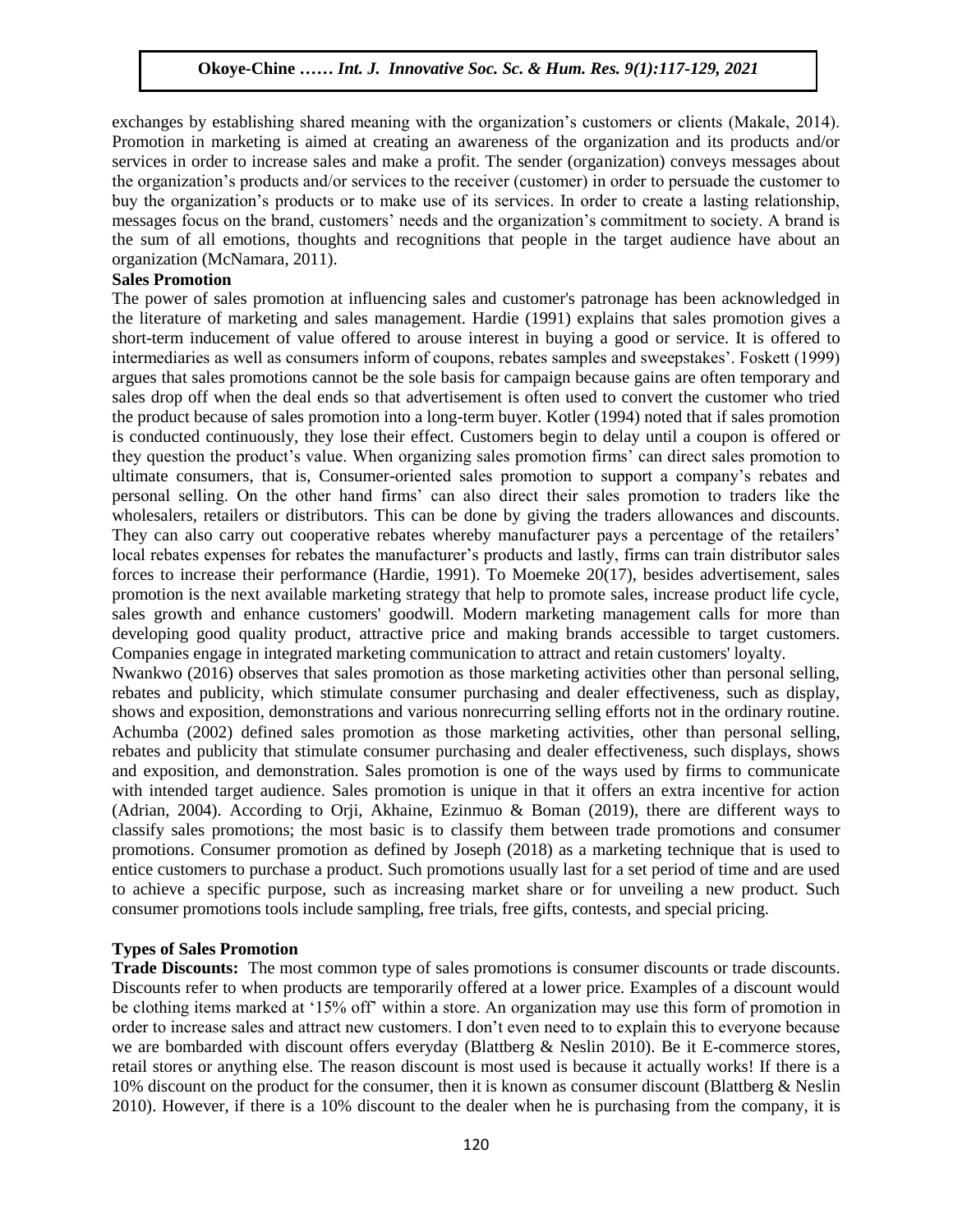known as trade discount. In trade discounts, the dealer may or may not forward the discount to the customer. It is not necessary that the dealer will give additional 5% discount to customers when he is himself receiving 10% additional discount. However, many dealers know the importance of achieving sales volumes hence they pass on discounts to customers whenever they receive trade discounts.

**Gifting:** One of the most common ways to promote your store during festival time or when there is a huge walk in expected is Gifting. It is also a way to increase the sales of the products because customers have an anticipation that they might win a gift from the store. Another popular way to use gifting is to advertise "Assured gifts (Ogilvy 2013). Basically, you have different gifts on offer like a mixer grinder or a steam iron. A customer who purchases a set amount of products will get the "Assured gift" from you. This creates excitement in the mind of the customer and he received something for "free". He might visit again and again.

**Coupons**: Quite commonly used to motivate people to purchase when they think the price is high or it can be incentive to buy your product above the competitors. Coupons are vouchers that allow consumers to purchase products at a discounted price (Shoemaker and Shoaf 2007). A common example of coupons would be discount vouchers distributed to fast food chains. An organization may use this form of promotion to advertise a new product. Domino"s, Pizza hut and McDonalds very prominently use coupons in their marketing. If you have their coupon in hand, you get a discount of X amount on the purchase. What the coupon does is, it instigates you to take action. If today i get a coup on saying i will get 10% off on whatever i purchase from an XYZ store, then i will surely get off my butt and go purchasing. I will purchase all those products anyways. But the coupon got me purchasing from the XYZ showroom. That's the objective of the coupon which it has accomplished.

**Financing:** Financing is ingenious amongst the various types of sales promotions. It is a combination of various factors. Companies which have huge resources generally act as financers (Dodson, Tybout, & Stemthal 2008). They allow customers to purchase a product from Cocoa-cola or on different financing options. All this happens for a minor processing fee and less interest. As a result, the customer, who does not have complete money to buy the product, will likely purchase the product using financing options. Such financing helps the dealer to liquidate the product faster and also helps the customer in making purchasing decisions (Dodson, Tybout, and Stemthal 2008).

**Sampling**: It is predominantly used in the Cocoa-cola industry for perfumes, deodorants, soaps or even eatables. Sampling is an excellent way to introduce your product in the market and at the same time to increase the awareness of the product. The customers who are being targeted by sampling carry a huge lifetime value. Once they get hooked onto your product, they won"t leave it that early. Hence, Sampling might be of higher cost to the company but it is quite successful in the various types of sales promotions.

**Bundling**: Bundling is when you put a combination of products on sale for the same price. So, for example, normally a 100 Naria might buy you just a shirt. However, with product bundling, 100 dollars might buy you a set of shirt and pants. As a result, the consumer is much more likely to buy this bundled offer as compared to a single offer. We see bundling strongly in retail where a shampoo might be bundled with a soap or we can see a bundled combinations of many different items. The disadvantage of bundling is that customer might think one of the products is of poor quality. However, if the products are bundled together and both products are of an excellent brand, then the bundled product will sell much higher quantities and will defeat competition in numbers. Hence, Bundling is commonly used as a type of sales promotion.

**Contests:** There are different forms of contests which can be run to gather more customer information or to motivate the customer to try the product or to create awareness about the new retail place. Contests can be as simple as winning a gift through a scratch card or it can be an in house game in a retail showroom or it can be an online contest for which users have to enter their information. Due to the phenomenal rise of the internet, online contests have become very easy and important. They also penetrate faster and reach a lot of customers.

**Refunds & Rebates:** As the name suggests, refunds are a marketing tactic when you get a partial amount refunded to you based on an action you have taken. For example – if you bring the parking ticket to the showroom, your parking amount will be refunded by the store. Rebates refer to systems that allow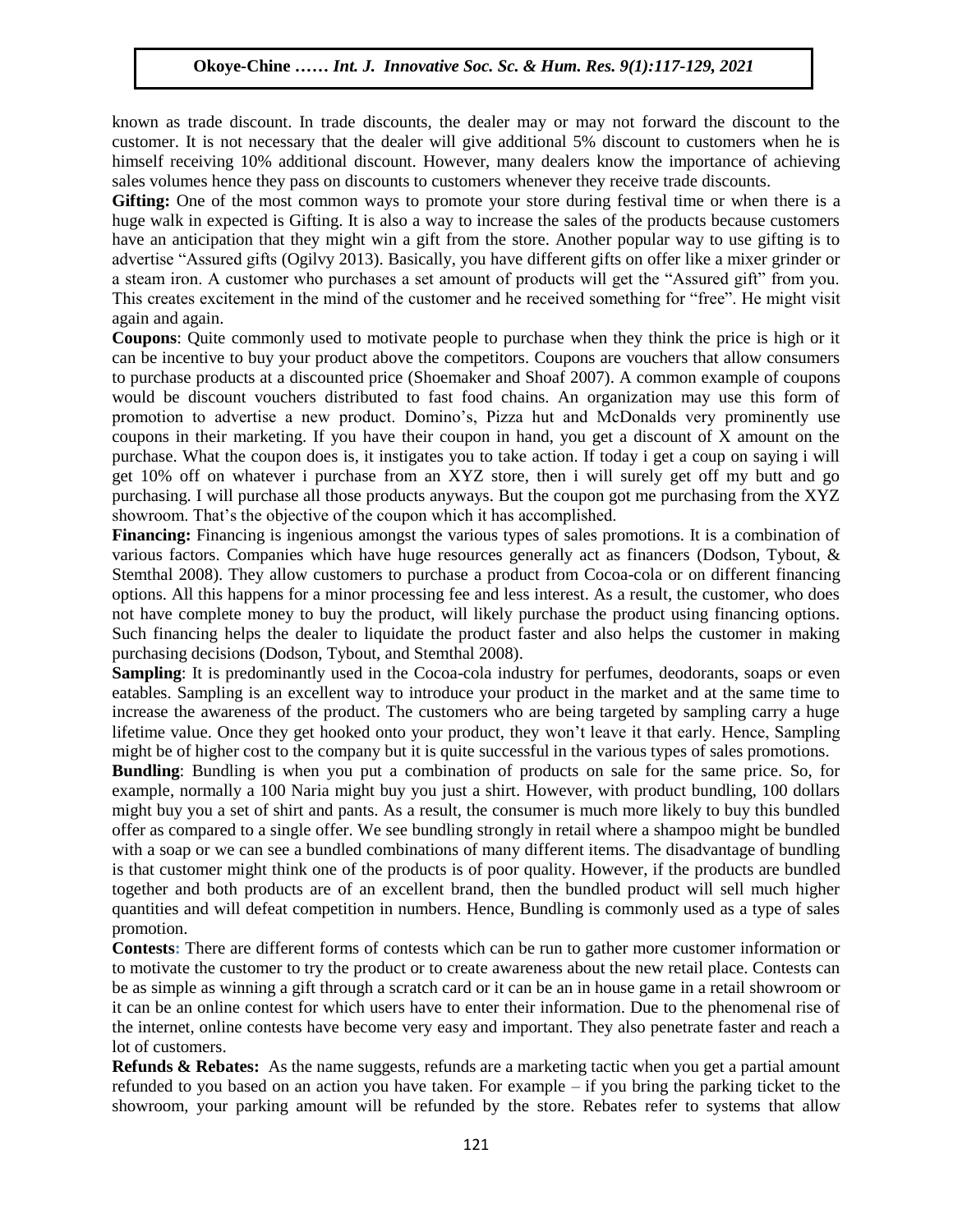customers to obtain a refund of some of the purchase price. An example of a rebate would be a company that offers a partial refund when customers mail in a proof of their purchase. This is referred to as a mailin rebate. Rebates may also be offered immediately at the time of purchase, this is an instant rebate. An organization may use this form of promotion to capture consumers" attention and offer an incentive to purchase their product over similar competing products. Rebates are also advantageous for organizations because in order to claim a rebate a customer needs to make an application in which they provide personal details, this information can be used by the organizations for research in consumer behavior. Such refunds make the customer excited to visit a store. Similarly, rebate is a type of partial refund which is most popular in the United states, though not much popular in other countries. In rebates, you fill forms while checking out of stores. And if you have won the rebate, you will have to mail your details to the company and the company will refund you the rebate amount in your bank or via a paypal account.

**Exchange offers:** Exchange offers are quite commonly used all across the world and used strongly in festive season when sales will be more and people are in a purchasing mood. In exchange offer, you can exchange an old product for a new product (Della Bitta and Monroe 2010). You will receive a discount based on the valuation of your old product. So, if you had an old washing machine at home and there was an Exchange offer in the market, then you will receive an X amount for the washing machine which is decided by the parent company or the retailer. This X amount will be deducted from your final payable amount and will be reduced under the header of "Exchange offer reimbursed**.**

**Free Trial:** Chances are, you have come across several software or online programs which offer a free trial to you before you purchase the product. Shareware programs are also a kind of free trial programs where you can use the product for some time but later on have to purchase the product to use it completely Tversky and Kahneman (2004). This is done so that the customer gets a chance to trial run the product before he pays for the product in full. Programs like Adobe Photoshop, Microsoft office 365 and others are known to give free trial programs of upto a month so that the customer can know more about the product, he can try it and then purchase (Uhl  $& Brown\ 2011$ )

**Email Marketing:** Email marketing was, is and is touted to always be one of the best ways to promote your business. It is one of the most commonly used types of sales promotions across the world because of its ease of implementation and because of its penetration Sawyer and Dickson (2014). Each and every one of us has an email account which we access regularly. Thus, an Email is personal to us when received in our phone and we are bound to check it out. Chances are, email marketing bundled with an exciting and irresistible offer can really entice the customer in purchasing your product (Gurumurthy and Little 2019). As a result, Email marketing is actually widely used, be it online industry or offline.

**Exhibitions**: More commonly used in Food, Jewellery, Clothing, Chemicals and similar such industries where sellers want to showcase the products they have to their buyers. These buyers might be consumers or they may be industrial buyers. An exhibition generally consists of one player who is exhibiting his goods Raman and Bass (2018) and Helson's (2014). However, it can also be a combination of players who are all there to showcase their wares.

**Trade Shows:** While exhibitions are targeted towards individual buyers, Trade shows are targeted towards resellers, dealers, distributors and bulk buyers. A trade show is typically a display point for all top companies within an industry. These companies are there to compete and grab the maximum eyeballs of retailers, dealers and distributors. While Exhibitions are concentrated mostly on individual buyers, trade shows are concentrated towards bulk buyers (Neslin and Shoemaker 2009).

Demonstrations: One of the most popular products to be sold through product demonstrations were vaccumm cleaners which used to be sold house to house. However, because of privacy concerns, such type of promotional activities were stopped. Instead, now you will see water purifiers being promoted through demonstrations in malls, showrooms and other places. Demonstrations are an excellent way to create more awareness of the product and to make customers comfortable towards a technical product(Dodson, Tybout, and Sternthal 2008). Technicality of the product can be a barrier to purchase. By demonstrating the actual working of a product, you are removing a barrier to purchase. Hence demonstration is a type of sales promotion mostly used for technical type of products.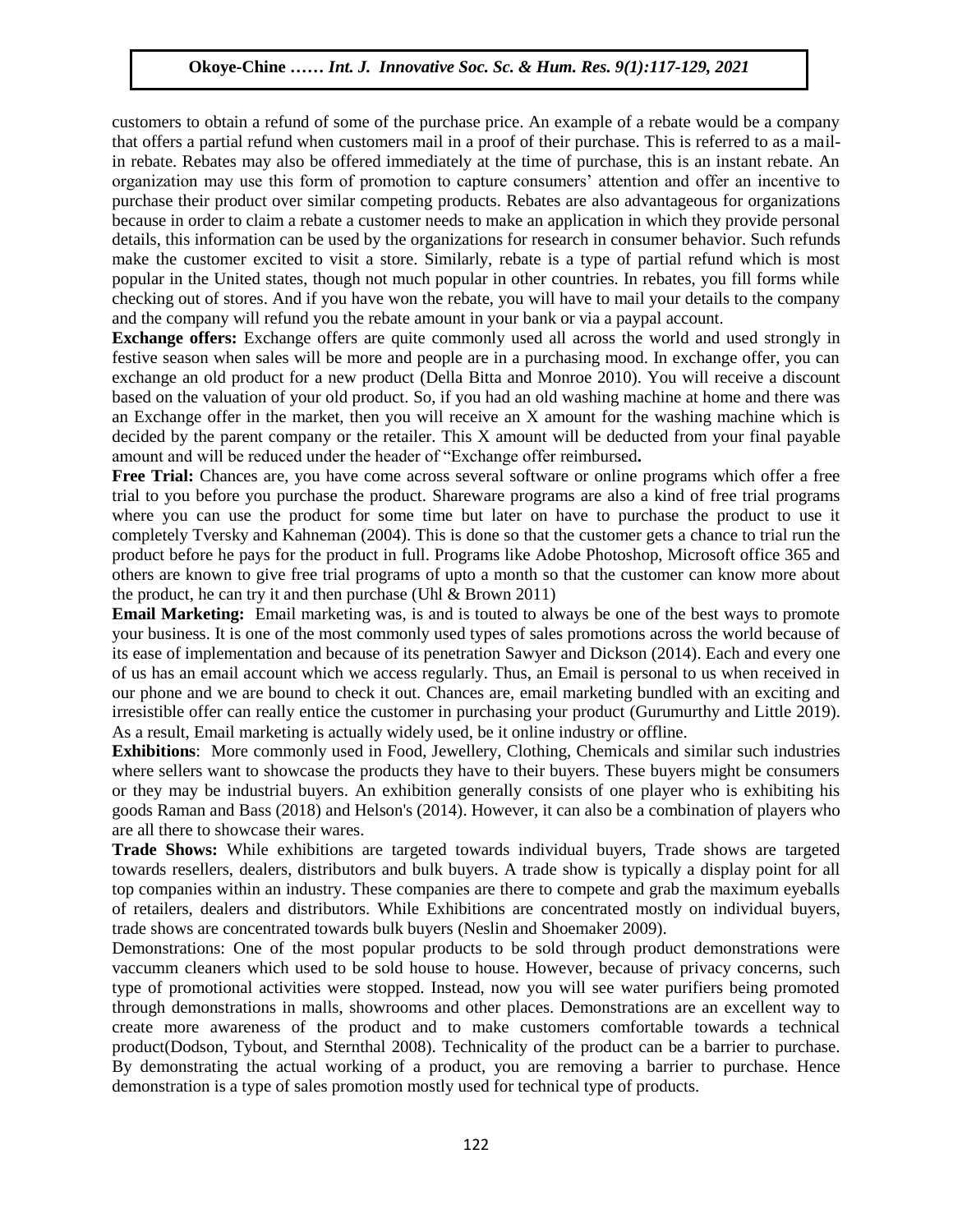**Continuity programs:** One of the best example of continuity programs is the frequent flyer program introduced by most airlines. These airlines give more "miles" to the customers who are flying more and more with the airline. Because you are awarded gifts the more you fly with one airline, you are likely to continue flying with that airline so that you receive more miles(Kalwani et al. 2010). Another example of the continuity program is when a super market advertises that customers who buy 5 times in this month from that super market will get a gift. This ways, the customer will not shift anywhere else but will do shopping from that super market. Such continuity programs not only aim at getting new customers, but they also retain old customers effectively (Thaler 2015).

**Quantity Discount**: The more quantity of the product you buy, the more is the discount. So for example, a single soap may cost \$1 but a combined package of 5 units of soap might cost you \$4, giving you a 20% discount on the purchase. Such type of quantity discount is common for customers. However, the quantity discount is not applicable only to consumers. It is also applicable in trade where a dealer or distributor might be given a discount of 5-10% if he purchases a higher quantity of product. So, a kitchen appliance distributor might be given a discount if he buys higher number of units in the festive season. The higher he sells and the more aggressive he is, the better he will earn(Klein and Oglethorpe 2007).

## **Marketing**

The broaden scope of marketing was significant in the 1960s in response to previous associations of marketing with mainly economics and distribution channels (Groucutt, 2005). As stated by Bartels (1968), "the practice of marketing has become more people-oriented. Roger"s mention of the relation between marketing and its external environment is also notable for serving both 'micro' and 'macro' purposes (Hindersman, 2011). This definition is perhaps too vague in describing whom the consumer is and too expressive on whom the marketer is, and also fails to acknowledge the managerial aspects of marketing, but would nonetheless have been considered a definition more representative of the expanding societal dimensions" of the 1960s (Hunt, 2016). Marketing is a combination of activities designed to produce profit through ascertaining, creating, stimulating, and satisfying the needs/wants of a selected segment of the market. (Eldridge, 2010,) Eldridge"s definition is typical of a managerial or systems theme which was then adopted in other definitions (Canton, 2013). It has even been referred to by Cooke et al (2012) as a key definition for the managerial viewpoint. The emphasis lies on the individual organisation"s actions and strategies, a view echoed by Groucutt (2005). Although reflective of the stagnant economic growth at the start of the decade, this definition is perhaps too focussed on a profitproducing design and not enough on other mounting issues such as competitive positioning.

That process through which a business enterprise, institution or organization selects, target customers or constituents, assesses the needs or wants of such target customers and manages its resources to satisfy those customer needs or wants" (Star et al, 2007). The systems element of Star's definition is arguably more refined than that of Eldridge, with marketing portrayed as a "process" rather than a "combination of activities" and an emphasis on the order of actions. However, it is the broader, social overtones of the definition which appear to demonstrate a more mature insight into a post-recession 1970s culture. Of notable importance is the choice of customer selection as the first stage in the process, with assessment as the second and resource management as the third. Marketing is an exchange process between producers and consumers, in which the producer matches a marketing offering (the product or service, plus its promotion, distribution and price) to the wants and needs of the consumer" (Mandal and Rosenberg, 2011)The principle assertion of this definition is to classify marketing as a process of exchanges, an important macro-marketing theme which was increasingly receiving prominent acknowledgement from scholars during this decade (Kotler, 1982; Hartley, 1983; Bonoma, 2015). It was even proclaimed by Cunningham et al that "at the heart of any definition of marketing is the notion of Exchange. Marketing is to establish, develop and commercialise long-term customer relationships, so that the objectives of the parties involved are met.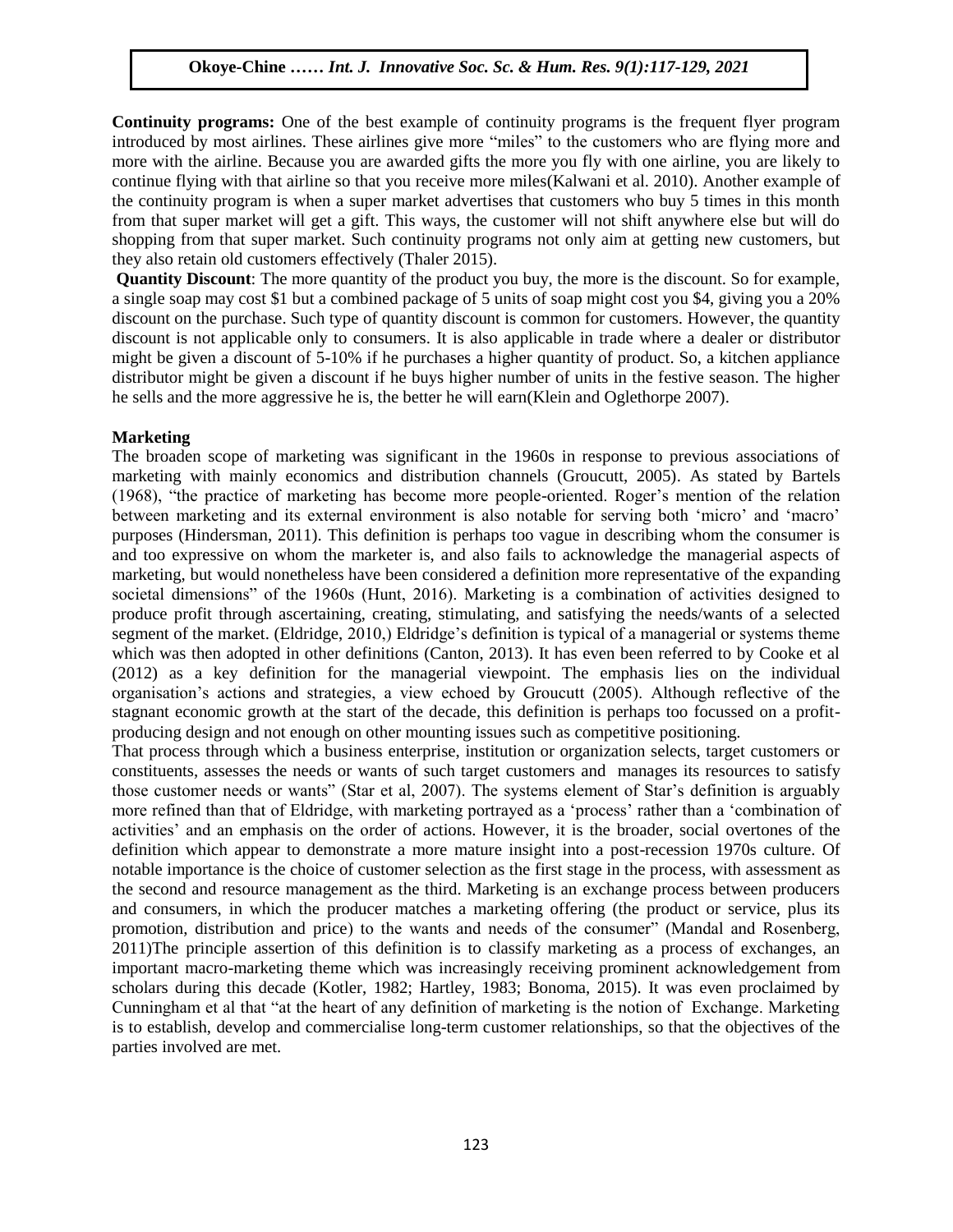#### **Theoretical Framework**

The theoretical framework upon which the study was based is Reasoned action theory and Engel, Kollet, Blackwell (EKB) model. Reasoned Action theory was propounded by Martin Fishbein and Icek Ajzen in the late 1960s, the Theory of Reasoned Action centers its analysis on the importance of pre-existing attitudes in the decision-making process. The core of the theory posits that consumers act on a behavior based on their intention to create or receive a particular outcome. In this analysis, consumers are rational actors who choose to act in their best interests. According to the theory, specificity is critical in the decision-making process. A consumer only takes a specific action when there is an equally specific result expected. From the time the consumer decides to act to the time the action is completed, the consumer retains the ability to change his or her mind and decide on a different course of action. Sales personnel"s learn several lessons from the Theory of Reasoned Action. First, when marketing a product to consumers, personnel"s must associate a purchase with a positive result, and that result must be specific. Axe Body Spray used this concept very effectively by linking its product to desirability with women. Second, the theory highlights the importance of moving consumers through the sales pipeline. Sales personnel must understand that long lags between initial intention and the completion of the action allow consumers plenty of choice or decision (Ahungwa, 2018).

The EKB Model (1968) expands on the Theory of Reasoned Action, and lays out a five step process that consumers use when making a purchase. The first step, input, is where consumers absorb most of the marketing materials they see on television, newspapers or online. Once the consumer collects the data, he or she moves into information processing, where the consumer compares the input to past experiences and expectations. Consumers move to the decision-making stage after a period of thought, choosing to make a purchase based on rational insight. Consumers are affected in the decision-making phase by process variables and external influences, including how the consumer envisions his or herself after making the purchase. Under the EKB Model, marketers have two periods where their input is the most valuable. During the initial information stage, marketers must provide consumers with enough information about the product to drive the consumer to keep the company"s products under consideration for purchase. Marketing becomes a factor again in the phase of external influences. Lifestyle brands are very good at instilling desire in the consumer to look or feel a certain way with the product, like comparing cocoacola to 7up even if the brands product is not fundamentally different from the compered one. The outcome of this blend of theories that constitute the fulcrum of our study is the establishment of the linkages between them and consumer buying behavior of food seasoning like Maggi NAIJA POT among household in Nigeria.

#### **Empirical Review**

Orji, Oyenuga and Ahungwa, (2020) examine the effects of sales promotion on the consumer buying behavior of food seasoning among Nigerian households using Nestle Nigeria Plc Maggi NAIJA POT brand as a case study. The study employed cross sectional research design and the population consists of consumers of Nestle product (Maggi seasoning) in Bwari Area Council, Abuja. The sample size is 246 determined using Topman"s formula. Primary data was used through administration of questionnaire and regression analysis was used to test the relationship between the study variables. The findings revealed that most of the consumers enjoy the rebates which influence their decision before, during and after the purchase; there is a positive effect of free trial and free gift on consumer buying behavior of Maggi NAIJAPOT in Bwari Area Council, Abuja. The study concluded that that sales promotion through rebates, free trial and free gifts is one significant tool marketing companies should give attention to in order to influence their consumers" buying behavior, and recommended among others that providing free samples for food seasoning is a good technique to use in introducing new products to the Nigerian marketplace, also free gift should be included in the outer part of the product packaging to serve as a visual attraction to Nigerian consumers.

Aryal, (2018) examined sales promotion adopted by Nepalese business organizations and its effects on sales of soft drink in Kathmandu valley. This study is based on the primary data through convenience sampling technique. The primary data collected from the different places of Kathmandu valley by face to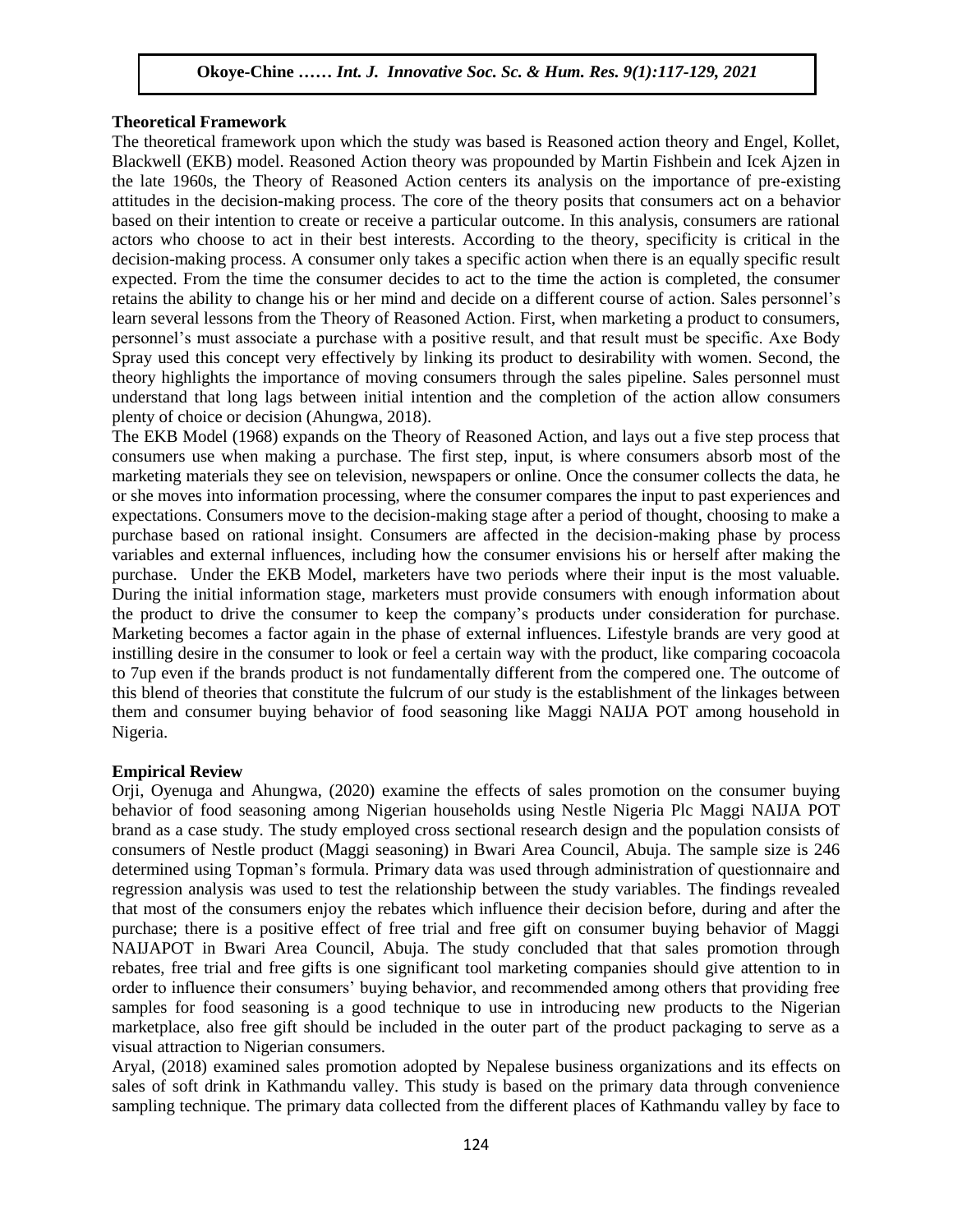face field survey of 150 respondents. It is found that the sales promotion activities play positive impact on sales of soft drink brands. It is believed that the findings of this study may facilitate the Nepalese business organizations for formulating policies of sales promotion on sales of soft drinks products.

Uloko, A. (2019) assessed the impact of promotion on the profitability of the Nigeria Bottling Company Plc, Enugu Plant. The population of the study was made up of 56 management staff drawn from marketing, sales and accounting/finance departments of the company. Employing a census technique, the whole population of 56 management staff constituted the sample size of the study and data obtained from the 56 copies of the questionnaire were presented using descriptive statistics whereas, multiple regression analysis with the aid of the Statistical Package for Social Science (SPSS) was conducted to test both the company"s financial statement from the year 2003 to 2012 and the hypotheses. The findings from data analysis of company"s financial statement shows that, profit is slightly influenced by the variables of sales income not necessary cost of promotion, while the results of the hypotheses testing indicated that, rebates has no significant impact on profitability; sales promotion has a significant impact on profitability; personal selling has no significant impact on profitability; public relations has a significant impact on profitability. The need for an organization to properly coordinate its promotional strategies to achieve a clear consistent and competitive message about itself and its products has become an issue of concern to every result driving firm. The study concluded that, promotion is an important tool that helps companies to improve their profitability. We recommended that there is the need for organizations to increasingly integrate effective promotion in their activities to improved their profitability and competitive advantage.

Ya-Ping (2017) examined the Effects of Sales Promotion on Consumer Involvement and Purchase Intention in Tourism Industry. Sales Promotion has been the routine marketing of businesses appealing consumers to making orders and increasing media exposure in recent years. Sales Promotion is a tactic for the sales of goods with price or non-price discounts. There are various sales promotions in the market, but not all of them are effective in marketing, as brand image, perceived value, and purchase intention are also associated. Sales Promotion therefore has become a primary issue for marketing. Aiming at 2014 Kaohsiung International Travel Fair, 1000 copies of questionnaires are distributed to the customers, and 421 valid copies are retrieved, with the retrieval rate 42%. The research results present the significant correlations between sales promotion and consumer involvement, consumer involvement and purchase intention, and sales promotion and purchase intention.

Pembi, Fudamu, and Ibrahim (2017) studied the impact of sales promotional strategies on organizational performance in Nigeria. The objectives of this study are to examine the impact of sales promotional strategies on organizational performance with reference to Flour Mills Maiduguri, Borno State Nigeria. The population of this study was carved out of the entire staff of the Flour Mills of Nigeria Maiduguri, Borno State branch cutting across the Top, Middle and lower level management. The study employed both the primary and secondary sources of data collection. Questionnaires were administered to twenty (20) staff using random sampling techniques. The data collected were subjected to descriptive statistics such as percentage analysis in order to analyse the data and regression analyses were used for testing hypotheses. The result signifies that sales promotional strategies have positive and significant effects on organizational performance. The study recommend that company should at all time have to planned, organized, directed and controlled their sales promotion programme in place as this will help them to make such promotional strategies effective and efficient. Also, they should take advantage of festival period or events by developing effective sales promotional tools that can influence consumers" awareness about the product in the events.

## **METHODOLOGY**

This study adopted a descriptive survey design. A descriptive survey research is one in which a group of people or items are studied by collecting and analyzing data from only a few people or item considered to be representative of the entire group Such studies uses questionnaire as an instrument for data collection. This design is considered to be appropriate because, the study involves data collection in a natural setting. This study was carried out in Anambra State, With respect to this research work, the researcher made use of primary sources. The primary sources of data include the questionnaire and the personal interview. The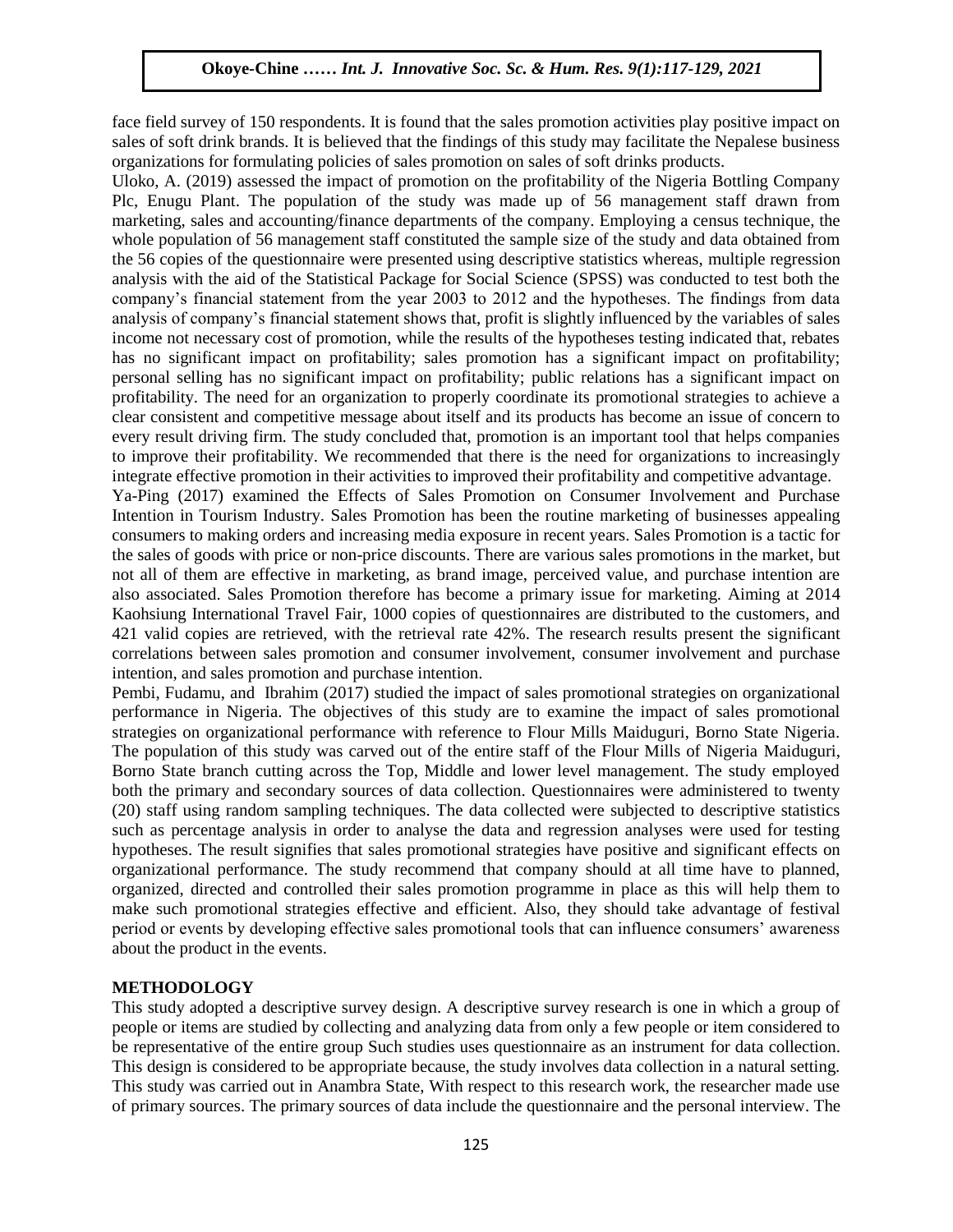population of the study comprises all the customers of Cocoacola drink in Anambra State. The population is unknown (infinite) because the researcher could not get any record customers of Cocoacola drink in Anambra Anambra State. Since the population is infinite, as such the sample size of the marketing of Cocacola drink was determined with the aid of Topman"s non-parametric sample size determination formula, applied when the population frame is unknown. 368 respondents were sampled for the study after careful selection processes was made across the study area. The instrument for the study is a questionnaire titled "effect of sales promotion on marketing cocoacola drink. After the design of the questionnaire it was subjected to content validity and Cronbach"s Alpha Coefficient. The collected data were analyzed using quantitative data analysis methods. Frequency tables and percentage analysis were used to present quantitative data in form of tables. Data from questionnaire were coded and entered into the computer using Statistical Package for Social Science (SPSS Version 21) for analysis. The means, standard deviations and correlations of each independent and dependent variable were obtained. Thereafter, marketing cocoacola drink regressed against the four independent variables using the regression model. The study also employed Multiple Regression Analysis (MRA).

## **DATA PRESENTATION AND ANALYSIS Of DATA**

In this section, the data generated from the customers of Cocoacola, were analyzed and interpreted. A total of three hundred and seventy one (371) questionnaires were distributed to the respondents, out of which three hundred and was properly filled and found relevant to the study 50 copy were not properly filled and 21 got missing . Therefore, the analysis in this section will be based on the three hundred relevant copies.

## **Multiple Regression Analysis**

Multiple regression result was employed to test the effect of independent or explanatory variables on the dependent variables. The result of the multiple regression analysis is presented in the tables below. **Table 4.10 Coefficients of the Model**

| Model |                  | Unstandardized<br>Coefficients |            | Standardized<br>Coefficients |       | Sig. |
|-------|------------------|--------------------------------|------------|------------------------------|-------|------|
|       |                  | в                              | Std. Error | <b>Beta</b>                  |       |      |
|       | (Constant)       | 18.311                         | 2.121      |                              | 8.632 | .000 |
|       | Personal selling | .074                           | .059       | .083                         | 1.251 | .002 |
|       | Rebates          | .159                           | .053       | .194                         | 3.014 | .003 |
|       | trade Discounts  | 091                            | .054       | 128                          | 2.112 | .004 |
|       |                  |                                |            |                              |       |      |

. Source: SPSS 21.0

## **Test of Hypotheses**

Here, the three hypotheses formulated in chapter one were tested using t-statistics and significance value of the individual variables in the regression result. The essence of this is to ascertain how significant are the effect of individual independent or explanatory variables on the dependent variables. The summary of the result is presented in the table below.

## **Test of Hypothesis One**

Ho: Personal selling has no significant effect on marketing of Cocacola drink in Anambra State.

Hi: Personal selling has significant effect on marketing of Cocacola drink in Anambra State.

In testing this hypothesis, the t-statistics and marketing value in table 4.7 is used. Personal selling has a tstatistics of 2.674 and a marketing value of 0.001which is statistically significant. Therefore, we reject the null hypothesis and accept the alternative hypotheses which personal selling has significant effect on marketing of Cocacola drink in Anambra State.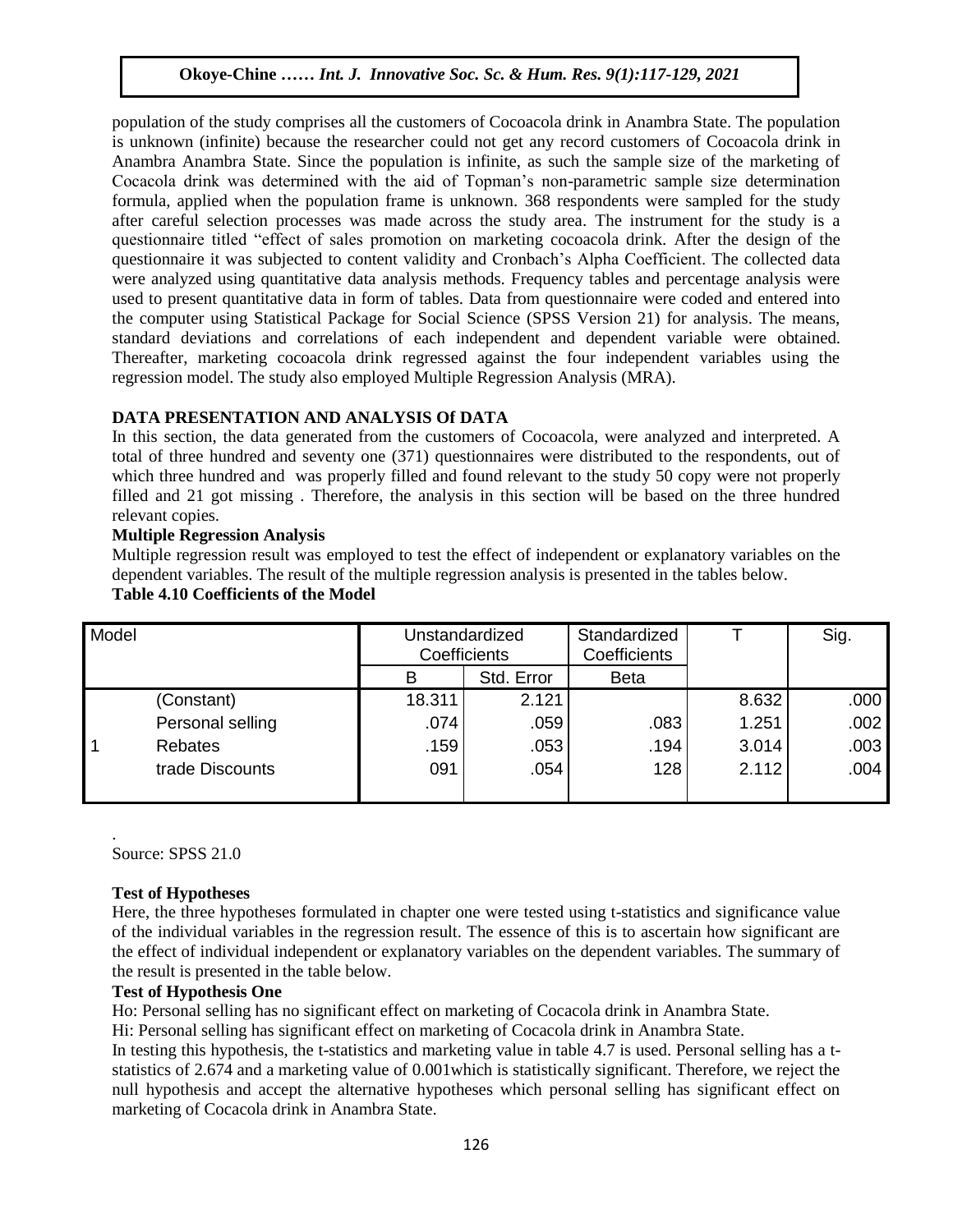## **Test of Hypothesis Two**

Ho: Rebates has no significant effect on marketing of Cocacola drink in Anambra State.

Hi: Rebates has significant effect on marketing of Cocacola drink in Anambra State.

Rebates has a t-statistics of 2.112 and a marketing value of 0.002 which is statistically significant. Therefore, we reject the null hypothesis and accept the alternative hypotheses which state that rebates has a significant effect on marketing of firm"s cocacola drink.

## **Test of Hypothesis Three**

Ho: Discounts trade has no significant effect on marketing of Cocacola drink in Anambra State.

Hi: Discounts trade has significant effect on marketing of Cocacola drink in Anambra State

Trade discounts have a t-statistics of 3.014 and a marketing value of 0.003 which is statistically significant. Therefore, we reject the null hypothesis and accept the alternative hypotheses which state that Trade discounts has a significant effect on marketing of Cocacola drink in Anambra State

## **Summary of Findings**

This study examined the effect of sales promotion on the marketing of cocacola drink in Anambra State. The study adopted simple percentage analysis and Multiple regression analysis in analyzing the data generated. The data analyzed shows that:

- 1. Personal selling has significant effect on marketing of Cocacola drink in Anambra State. Personal selling has a t-statistics of 2.674 and a marketing value of 0.001which is statistically significant..
- 2. Rebates has significant effect on marketing of Cocacola drink in Anambra State. Rebates has a tstatistics of 2.112 and a marketing value of 0.002 which is statistically significant.
- 3. Discounts trade has significant effect on marketing of Cocacola drink in Anambra State. Trade discounts have a t-statistics of 3.014 and a marketing value of 0.003 which is statistically significant.
- 4. Gifting has significant effect on the marketing of Cocacola drink in Anambra State. Gifting has a tstatistics of 1.251 and a marketing value of 0.004 which is statistically insignificant.

# **CONCLUSION**

This covered the effect of sales promotion on the marketing of cocacola drink in Anambra State. From the analysis it was discovered that personal selling, rebates, trade discounts and gifting has significant effect on the marketing of Cocacola drink in Anambra State. Therefore, the study concludes that sales promotion has significant positive effect on the marketing of Cocacola drink in Anambra State.

# **RECOMMENDATION**

In view of the findings and conclusions of the study reported, the research makes three recommendations to the soft drink companies based on the objectives of the study that.

- 1. The study provides recommendations for the purpose of improving the personal selling on marketing communication mix strategies of Cocacola drink companies.
- 2. In line with the third objective, the study suggests that soft drink companies should consider integration of rebates strategies such as public visibility and public attention seeking since these strategies influence the level of sales performance.
- 3. The study recommends that it is important for Cocacola drink companies continue investing in trade discounts activities that help the customer to remain faithful to the company.

# **REFERENCES**

- Adcock, D., Bradfield, R., Halborg, A. and Ross, C. (1995) Marketing : principles and practice. Second edition. London : Pitman Publishing
- Agu, A. O. (2007). *Research Methodology: A Practical to Project Writing*. Onitsha: Najutel Publishers.
- Anderson, C. H. and Vincze, J. W. (2000) Strategic marketing management : meeting the global marketing challenge. Boston : Houghton Mifflin Company
- Baker, M. J. (2016) Marketing: an introductory text. Sixth edition. Houndmills : Macmillan Press Ltd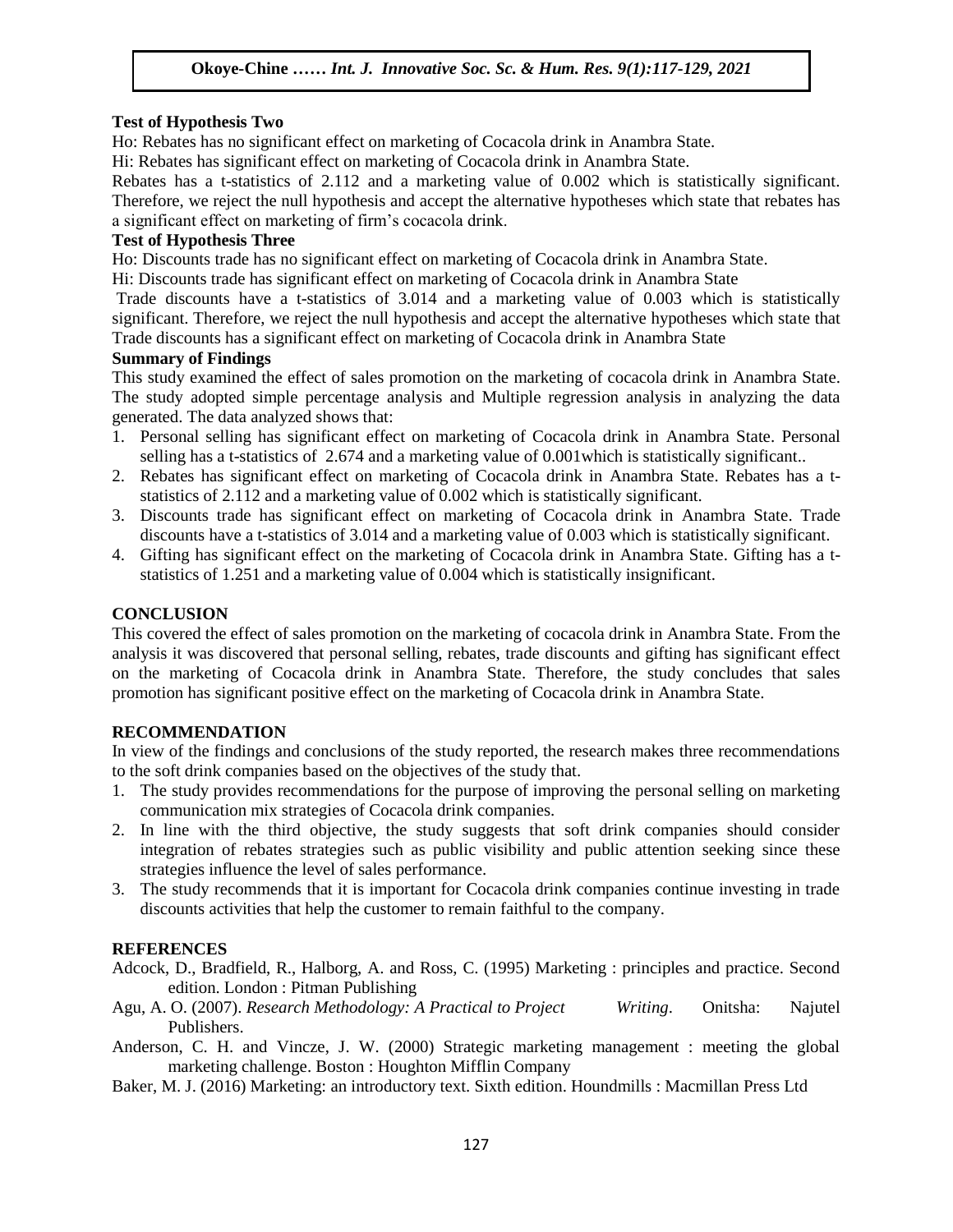- Baran, S. (1991). *Introduction to Mass Communication: Media Literacy and Culture*. California: Mayfold Publishing Company.Blatterger, R. C. & Wisniewski, K. J. (1989). Price-induced patterns of competition. *Marketing Science*, 8 (4), 81-100.
- Bartels, R. (2018) The general theory of marketing. Journal of Marketing 32 (1) pp 29-33
- Bishop, J. (2012) Effective marketing: principles and practice. Liverpool : Liverpool Academic Press
- Blythe, J. (2005) Essentials of marketing. Third edition. Harlow : Pearson Education Limited
- Blythe, J. (2009) Principles and practice of marketing. Second edition. Andover : Cengage Learning EMEA
- Bonoma, T. V. (2015) The marketing edge : making strategies work. New York : The Free Press, a division of Macmillan, Inc.
- Boone, L. E. & Kurtz, D. L. (2004) Contemporary marketing. Eleventh edition. Mason : Thomson South-Western
- Brassington, F. and Pettitt, S. (2006) Principles of marketing. Fourth edition. Harlow : Pearson Education Limited
- Bridges, E., Briesch. R. A. & Yim, C. K. (2006). Effects of prior brand usage and promotion on consumer promotion response. *Journal of Retailing*, 82 (4), 295-307.
- Brown, S., (2004) "O customer, where art thou?" Business Horizons, 47 (4), 61-70.
- Butler, J. T. F. (2011) Marketing : an introduction. Oxford : Oxford Business Publishing
- Carson, D. & Gilmore, A., (2000) Marketing at the interface: not "what" but "how". *Journal of Marketing Theory and Practice* 8 (2) 1-7
- Chandon, P., Wansink, B. & Laurent, G. (2000). A benefit congruency framework of sales promotion effectiveness. *Journal of Marketing*, 64 (4), 65-81.
- Chartered Institute of Marketing (2007) Tomorrow"s word: re-evaluating the role of marketing. 1-18
- Cheverton, P. (2004) Key marketing skills : strategies, tools and techniques for marketing success. Second edition. London and Sterling : Kogan Page Limited
- DelVecchio, D. Henard, D. H. & Freling, T. H. (2006). The effect of sales promotion on post promotion brand preference: a meta-analysis. *Journal of Retailing*, 83 (3), 203-213.
- Dibb, S., Simkin, L., Pride, W. M. and Ferrell, O. C. (2006) Marketing : concepts and strategies. Fifth European edition. Boston : Houghton Mifflin Company
- Groucutt, J. (2005) Foundations of marketing. Houndmills : Palgrave Macmillan
- Hartley, R. F. (2013) Marketing fundamentals. New York : Harper & Row, Publishers, Inc.
- Hill, L. and O"Sullivan, T. (2014) Foundation marketing. Third edition. Harlow : Pearson Education Limited
- Hunt, S. D. (2016) The nature and scope of marketing. *Journal of Marketing* 40 (3) pp 17-28
- Jefkins, F. (2015). Introduction to marketing, advertising and public relations. New edition. London and Basingstoke : Macmillan Publishers Ltd
- Keefe, L. M. (2014) .What is the meaning of marketing? Marketing News 38 (15), 17-18
- Kerin, R. A., Hartley, S. W. & Rudelius, W. (2004) Marketing : the core. New York : McGraw-Hill/Irwin, a business unit of the McGraw-Hill Companies, Inc.
- Kotler, P. (2000). *Marketing Management*. New Delhi: Prentice Hall Inc,
- Kotler, P. (2002) A generic concept of marketing. *Journal of Marketing* 36 (2) pp 46-54
- Kotler, P. (2007) Marketing management: analysis, planning and control. New Jersey : Prentice Hall
- Kotler, P., Keller, K. L., Brady, M., Goodman, M. & Hansen, T. (2009) Marketing management. Harlow : Pearson Education Limited
- Kurtzbard, G. and Soldow, G. F. (2017) Towards a parametric definition of marketing. *European Journal of Marketing* 21 (1) pp 37-47
- Lamb, JC. W., Hair, J. F.& McDaniel, C. (2010) Marketing. Fifth edition. Cincinnati : South-Western College Publishing
- Lancaster, G. &Massingham, L. (2013) Essentials of marketing: text and cases. Second edition. Maidenhead : McGraw-Hill Book Company Europe
- Littler, D. and Wilson, D. (2015) Marketing strategy. Oxford : Butterworth-Heinemann Ltd